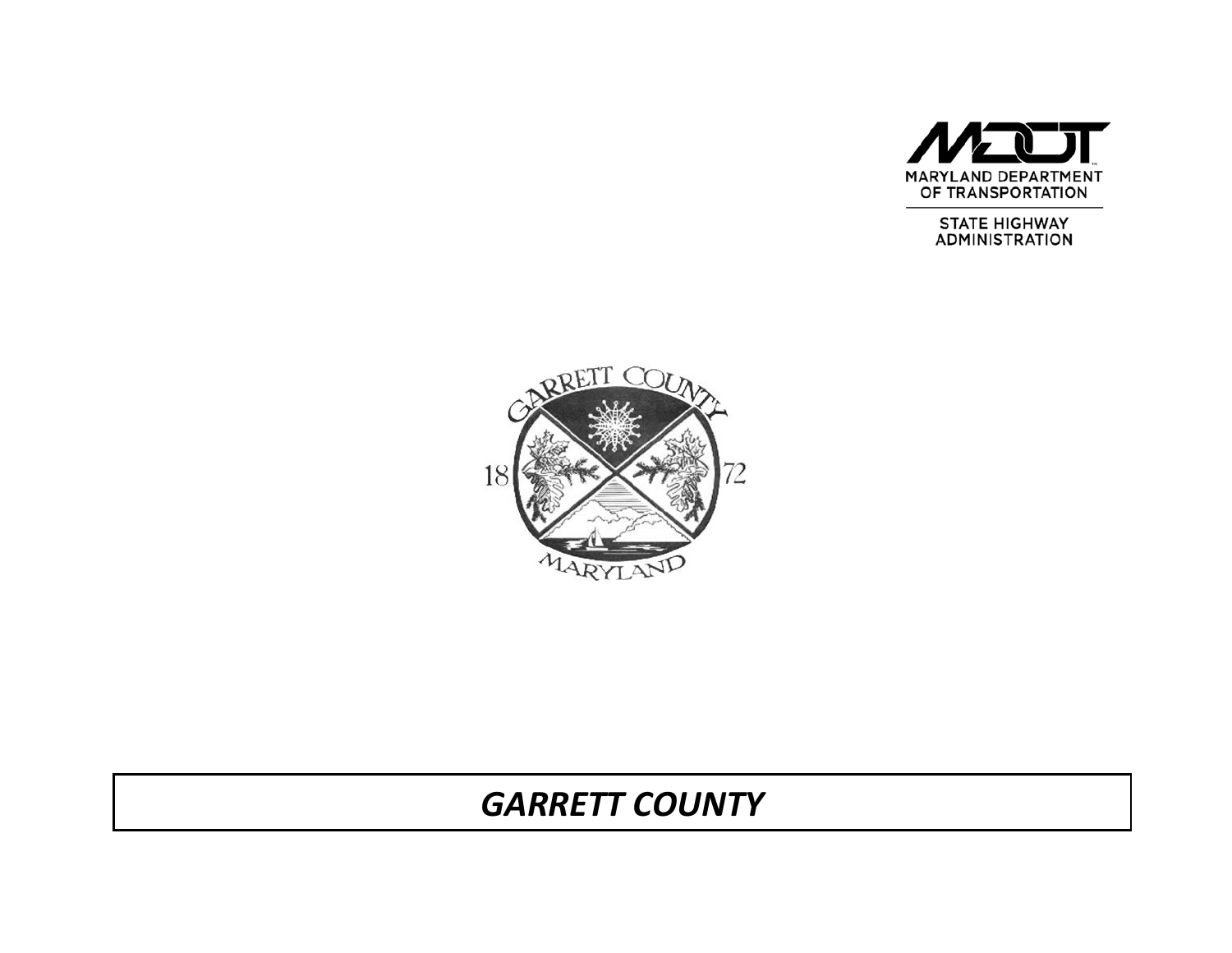

 **Other 0 0 0 0 0 0**

**POTENTIAL FUNDING SOURCE:**  $\overline{X}$  **SPECIAL**  $\overline{X}$  **FEDERAL** GENERAL **TOTAL STATE - Minor Arterial PHASE ESTIMATED EXPENDED EXPENDED CURRENT SIX FEDERAL - Minor Arterial COST THRU IN YEAR YEAR STATE SYSTEM: Secondary YEAR FOR PLANNING PURPOSES ONLY TO (\$000) 2021 2021 2022 ...2026... TOTAL Estimated Annual Average Daily Traffic (vehicles per day) Planning 0 0 0 0 0 0 CURRENT (2021) Engineering 1,289 1,289 (0) 0 0 0 Right-of-way 293 260 130 27 0 33 PROJECTED (2041) Utilities 0 0 0 0 0 0 Construction 7,701 4,572 3,958 3,129 0 3,129 Total 9,283 6,121 4,088 3,156 0 3,162 Federal-Aid 7,512 4,401 3,909 3,111 0 3,111 Special 1,771 1,720 179 45 0 51 0 0 0 0 0 5 1 0 0 0 0 0 0 0 0 5 1 0 0 0 0 0 0 0 0 5 1 0 0 0 4,600 3,700 0 0 0 0 0 2023 ...2024... ...2025... ...2027... COMPLETE 0 0 0 0 0 PROJECTED CASH REQUIREMENTS X** FEDERAL GENERAL OTHER **Classification:** 

**0 0 0 0 0**

**STIP REFERENCE #GA1971 12/01/2021**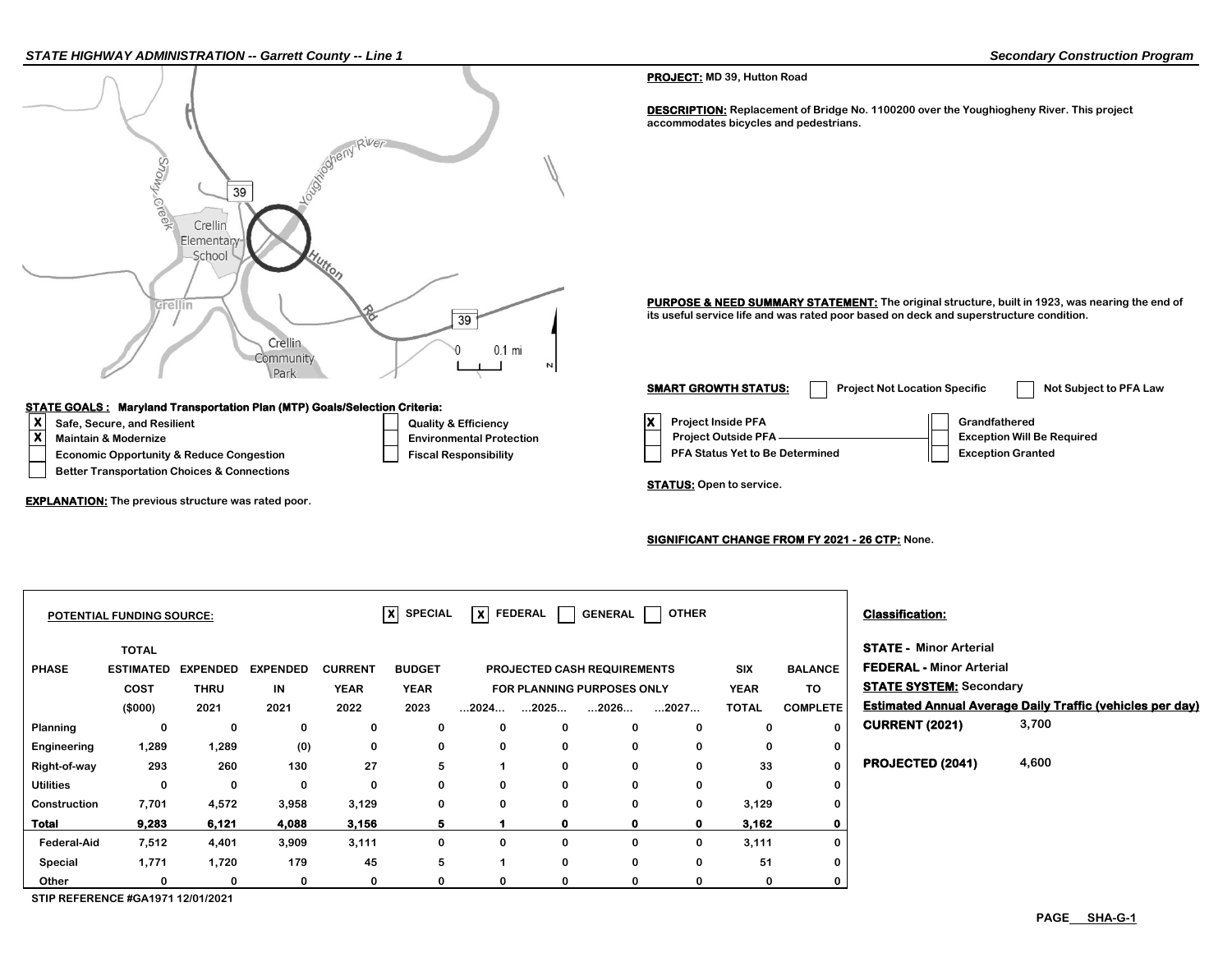### *STATE HIGHWAY ADMINISTRATION -- Garrett County -- Line 2 Secondary Construction Program*



**EXPLANATION:** This project enhances accessibility and promotes economic development. This may be all the Highway System funds.

**X Better Transportation Choices & Connections**

**PROJECT: US 219, Chestnut Ridge Road**

**DESCRIPTION: Upgraded and relocated US 219, from I-68/US 40 to Old Salisbury Road (1.5 miles). This project was broken out from a larger study to upgrade and/or relocate US 219 from I-68/US 40 to the Pennsylvania state line.**

**PURPOSE & NEED SUMMARY STATEMENT: US 219 corridor improvements will enhance accessibility and promote economic development.**

**X Economic Opportunity & Reduce Congestion Fiscal Responsibility PFA Status Yet to Be Determined** Exception Granted **A** Better Transportation Choices & Connections **Environmental Protection Project Outside PFA <u>Conservation Mill</u> Exception Will Be Required SMART GROWTH STATUS:** Project Not Location Specific Not Subject to PFA Law

**STATUS: Open to service. Construction and right-of-way phases funded with Appalachian Development** 

**SIGNIFICANT CHANGE FROM FY 2021 - 26 CTP: The cost increase of \$1.7 million is due to ramp design modifications and necessary slope repairs.**

|              |                 |                                                      |                | x             | lxl                  |                | <b>GENERAL</b> | <b>OTHER</b> |                                                                         |                 | <b>Classification:</b>  |                                                                                                              |
|--------------|-----------------|------------------------------------------------------|----------------|---------------|----------------------|----------------|----------------|--------------|-------------------------------------------------------------------------|-----------------|-------------------------|--------------------------------------------------------------------------------------------------------------|
| <b>TOTAL</b> |                 |                                                      |                |               |                      |                |                |              |                                                                         |                 |                         |                                                                                                              |
|              | <b>EXPENDED</b> | <b>EXPENDED</b>                                      | <b>CURRENT</b> | <b>BUDGET</b> |                      |                |                |              | <b>SIX</b>                                                              | <b>BALANCE</b>  |                         |                                                                                                              |
| <b>COST</b>  | <b>THRU</b>     | IN                                                   | <b>YEAR</b>    | <b>YEAR</b>   |                      |                |                |              | <b>YEAR</b>                                                             | TO              |                         |                                                                                                              |
| (\$000)      | 2021            | 2021                                                 | 2022           | 2023          | $\dots$ 2024 $\dots$ | 2025           | 2026           | 2027         | <b>TOTAL</b>                                                            | <b>COMPLETE</b> |                         | <b>Estimated Annual Average Daily Traffic (vehicles per day)</b>                                             |
| 1,152        | 1,152           | 0                                                    | 0              | 0             | $\bf{0}$             | $\Omega$       | 0              | $\mathbf{0}$ | $\bf{0}$                                                                |                 | <b>CURRENT (2021)</b>   | 5,200                                                                                                        |
| 5,591        | 5,591           | 8                                                    | 0              | 0             | 0                    | 0              | 0              | $\bf{0}$     | 0                                                                       | 0               |                         |                                                                                                              |
| 3,924        | 3,702           | 295                                                  | 90             | 132           | $\mathbf 0$          | $\mathbf{0}$   | 0              | 0            | 222                                                                     |                 | <b>PROJECTED (2041)</b> | 6,900                                                                                                        |
| 8            | 8               | 3                                                    | 0              | 0             | 0                    | $\mathbf{0}$   | 0              | $\bf{0}$     | 0                                                                       | 0               |                         |                                                                                                              |
| 53,639       | 47,474          | 13,240                                               | 6,165          | 0             | 0                    | $\mathbf{0}$   | 0              | 0            |                                                                         |                 |                         |                                                                                                              |
| 64,313       | 57,926          | 13,546                                               | 6,255          | 132           | $\mathbf{0}$         | 0              | 0              | $\mathbf 0$  | 6,387                                                                   | 0               |                         |                                                                                                              |
| 55,593       | 49,353          | 13,079                                               | 6,111          | 129           | $\mathbf 0$          | $\mathbf{0}$   | 0              | 0            |                                                                         | 0               |                         |                                                                                                              |
| 8,720        | 8,573           | 468                                                  | 144            | 3             | 0                    | $\mathbf{0}$   | 0              | $\Omega$     | 147                                                                     | 0               |                         |                                                                                                              |
| 0            | 0               | 0                                                    | 0              | 0             | $\bf{0}$             |                | 0              | 0            | 0                                                                       |                 |                         |                                                                                                              |
|              |                 | <b>POTENTIAL FUNDING SOURCE:</b><br><b>ESTIMATED</b> |                |               |                      | <b>SPECIAL</b> | <b>FEDERAL</b> |              | <b>PROJECTED CASH REQUIREMENTS</b><br><b>FOR PLANNING PURPOSES ONLY</b> |                 | 6,165<br>6,240          | <b>STATE - Minor Arterial</b><br><b>FEDERAL - Other Principal Arterial</b><br><b>STATE SYSTEM: Secondary</b> |

**STIP REFERENCE #GA6462 12/01/2021**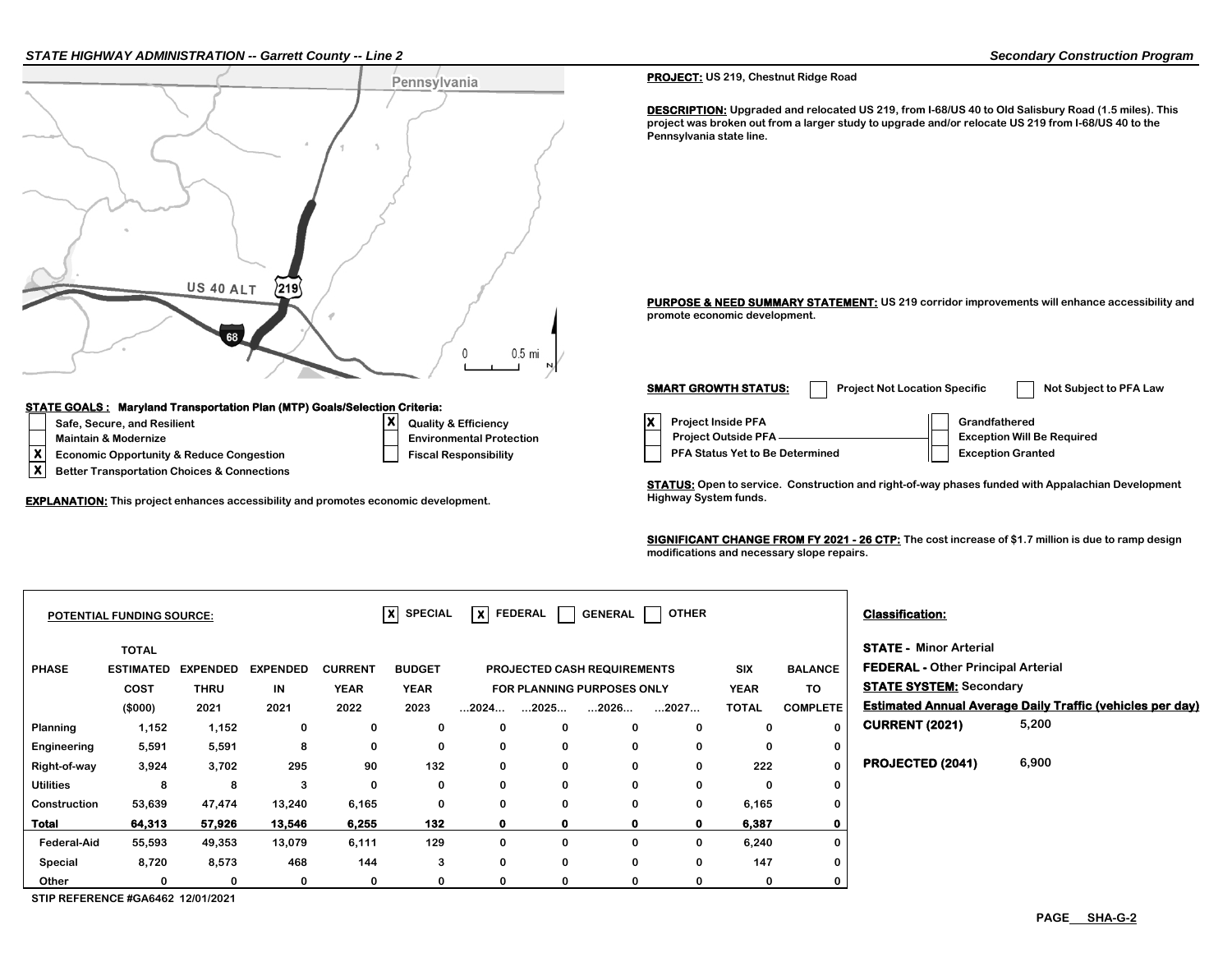### *STATE HIGHWAY ADMINISTRATION -- Garrett County -- Line 3 Secondary Construction Program*



### **STATE GOALS : Maryland Transportation Plan (MTP) Goals/Selection Criteria:**

- 
- 
- **Better Transportation Choices & Connections**

**EXPLANATION: The existing structure is rated poor.**

 $\vert$  **X**  $\vert$  SPECIAL  $\vert$  X  $\vert$  FEDERAL  $\vert$  GENERAL  $\vert$  OTHER  $\vert$  **Classification:** 

|                    | <b>TOTAL</b>     |                 |                 |                |               |       |       |                                    |       |              |                 | <b>STATE - Minor Arterial</b>          |       |
|--------------------|------------------|-----------------|-----------------|----------------|---------------|-------|-------|------------------------------------|-------|--------------|-----------------|----------------------------------------|-------|
| <b>PHASE</b>       | <b>ESTIMATED</b> | <b>EXPENDED</b> | <b>EXPENDED</b> | <b>CURRENT</b> | <b>BUDGET</b> |       |       | <b>PROJECTED CASH REQUIREMENTS</b> |       | <b>SIX</b>   | <b>BALANCE</b>  | <b>FEDERAL - Other Principal Arter</b> |       |
|                    | <b>COST</b>      | <b>THRU</b>     | IN              | <b>YEAR</b>    | <b>YEAR</b>   |       |       | <b>FOR PLANNING PURPOSES ONLY</b>  |       | <b>YEAR</b>  | TO              | <b>STATE SYSTEM: Secondary</b>         |       |
|                    | (\$000)          | 2021            | 2021            | 2022           | 2023          | 2024  | .2025 | 2026                               | 2027  | <b>TOTAL</b> | <b>COMPLETE</b> | <b>Estimated Annual Average Daily</b>  |       |
| Planning           | 0                | 0               | 0               | 0              | 0             | 0     | 0     | 0                                  | 0     | 0            | 0               | <b>CURRENT (2021)</b>                  | 1,500 |
| Engineering        | 1,878            | 959             | 106             | 381            | 538           | 0     | 0     | 0                                  | 0     | 919          | 0               |                                        |       |
| Right-of-way       | 0                | 0               | 0               | 0              | 0             | 0     | 0     | 0                                  | 0     | 0            | 0               | PROJECTED (2041)                       | 1,835 |
| Utilities          | 0                | 0               | 0               | 0              | 0             | 0     | 0     | 0                                  | 0     | 0            | 0               |                                        |       |
| Construction       | 7,000            | 0               | 0               | 0              | 327           | 1,458 | 1,808 | 1,685                              | 1,722 | 7,000        | 0               |                                        |       |
| Total              | 8,878            | 959             | 106             | 381            | 865           | 1,458 | 1.808 | 1,685                              | 1,722 | 7,919        | 0               |                                        |       |
| <b>Federal-Aid</b> | 6,386            | 7               |                 | 380            | 793           | 1,138 | 1,411 | 1,314                              | 1,343 | 6,379        | 0               |                                        |       |
| Special            | 2,492            | 952             | 99              |                | 72            | 320   | 397   | 371                                | 379   | 1,540        | 0               |                                        |       |
| Other              | 0                | 0               | $\Omega$        | 0              | 0             | 0     | 0     | 0                                  | 0     | 0            | 0               |                                        |       |

# **PHASE FEDERAL - Other Principal Arterial STATE SYSTEM:** Secondary **(\$000) 2021 2021 2022 ...2026... TOTAL Estimated Annual Average Daily Traffic (vehicles per day) 1,500**

PURPOSE & NEED SUMMARY STATEMENT: The existing structure, built in 1927, is nearing the end of its **useful service life and is rated poor based on substructure condition.**

**DESCRIPTION: Replacement of Bridge No. 1102400 over the Youghiogheny River (0.04 miles).**

**X** Safe, Secure, and Resilient **Conserver Conserver Conserver Conserver Conserver Conserver Conserver Conserver Conserver Conserver Conserver Conserver Conserver Conserver Conserver Conserver Conserver Conserver Conserver Economic Opportunity & Reduce Congestion Fiscal Responsibility Responsibility PFA Status Yet to Be Determined Fiscal Responsibility Maintain & Modernize** ★ **We Required Environmental Protection** Project Outside PFA —————————————— Exception Will Be Required **SMART GROWTH STATUS:** Project Not Location Specific **X** Not Subject to PFA Law

**STATUS: Engineering underway.** 

**PROJECT: US 219, Garrett Highway**

### **SIGNIFICANT CHANGE FROM FY 2021 - 26 CTP: None.**

**STIP REFERENCE #GA1731 12/01/2021**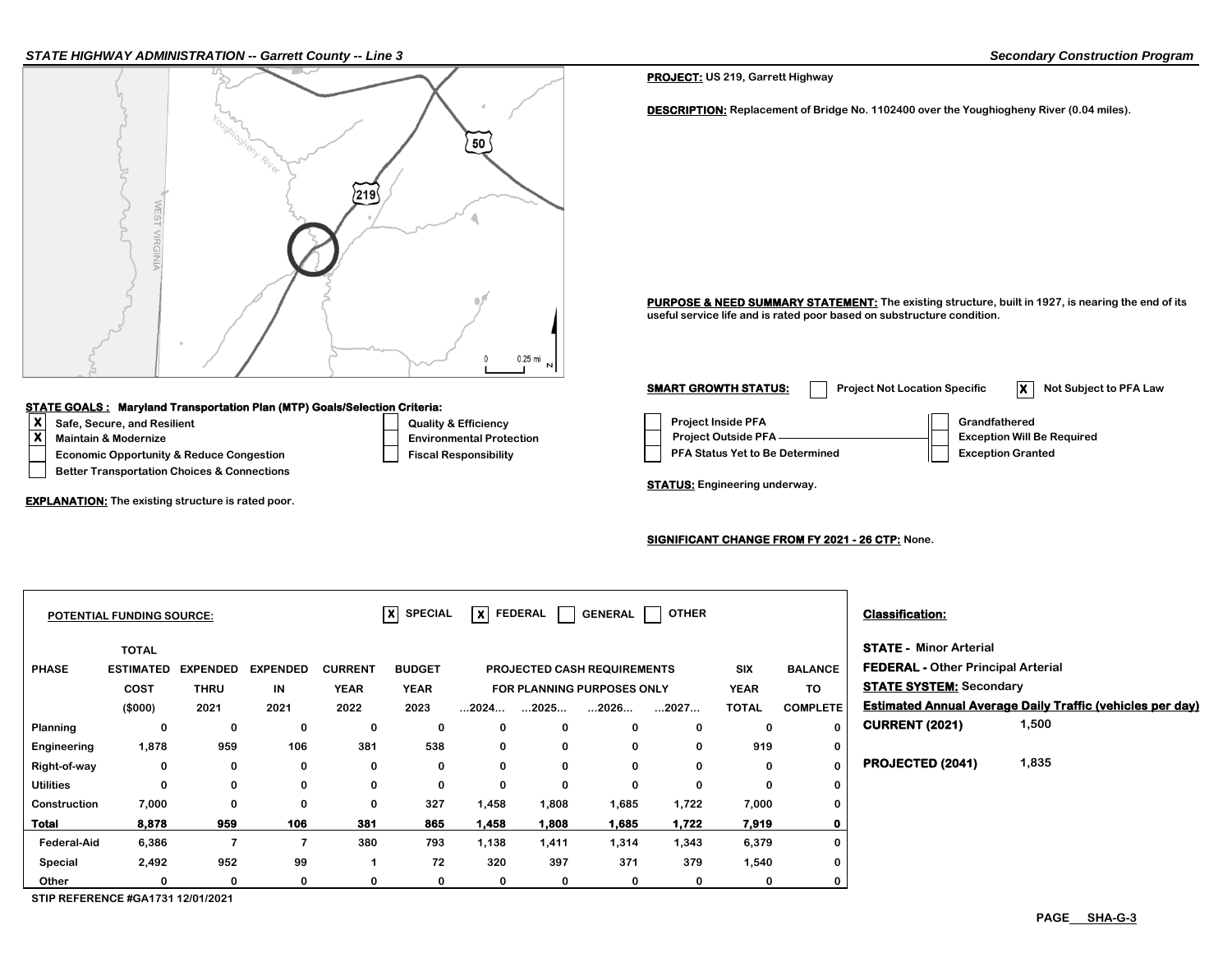### *STATE HIGHWAY ADMINISTRATION -- Garrett County -- Line 4 Primary Development & Evaluation Program*



**PROJECT: US 219 Relocated, Oakland Bypass**

**DESCRIPTION: Relocate US 219 from north of Oakland to MD 135 (2.4 miles).**

PURPOSE & NEED SUMMARY STATEMENT: US 219 relocation will divert through traffic, including trucks, **from downtown Oakland; improving safety and operations.**

**X** Project Inside PFA **Grandfathered PFA Status Yet to Be Determined Exception Granted Project Outside PFA Exception Will Be Required SMART GROWTH STATUS:** Project Not Location Specific Not Subject to PFA Law

**STATUS: Project on hold.**

**SIGNIFICANT CHANGE FROM FY 2021 - 26 CTP: None.**

|                                          | <b>POTENTIAL FUNDING SOURCE:</b> |                 |                 |                | $ X $ SPECIAL |                      | X FEDERAL            | <b>GENERAL</b>                     | <b>OTHER</b> |              |                 | <b>Classification:</b>                    |                                                                  |
|------------------------------------------|----------------------------------|-----------------|-----------------|----------------|---------------|----------------------|----------------------|------------------------------------|--------------|--------------|-----------------|-------------------------------------------|------------------------------------------------------------------|
|                                          | <b>TOTAL</b>                     |                 |                 |                |               |                      |                      |                                    |              |              |                 | <b>STATE - Intermediate Arterial</b>      |                                                                  |
| <b>PHASE</b>                             | <b>ESTIMATED</b>                 | <b>EXPENDED</b> | <b>EXPENDED</b> | <b>CURRENT</b> | <b>BUDGET</b> |                      |                      | <b>PROJECTED CASH REQUIREMENTS</b> |              | <b>SIX</b>   | <b>BALANCE</b>  | <b>FEDERAL - Other Principal Arterial</b> |                                                                  |
|                                          | <b>COST</b>                      | <b>THRU</b>     | IN              | <b>YEAR</b>    | <b>YEAR</b>   |                      |                      | FOR PLANNING PURPOSES ONLY         |              | <b>YEAR</b>  | TO              | <b>STATE SYSTEM: Primary</b>              |                                                                  |
|                                          | (\$000)                          | 2021            | 2021            | 2022           | 2023          | $\dots$ 2024 $\dots$ | $\dots$ 2025 $\dots$ | 2026                               | 2027         | <b>TOTAL</b> | <b>COMPLETE</b> |                                           | <b>Estimated Annual Average Daily Traffic (vehicles per day)</b> |
| Planning                                 | 1,280                            | 1,280           | 0               | 0              | 0             | 0                    | 0                    | 0                                  | 0            | 0            |                 | <b>CURRENT (2021)</b>                     | 10,300                                                           |
| Engineering                              | 4,415                            | 4,415           | 0               | 0              | 0             | 0                    | 0                    | 0                                  | 0            | 0            |                 |                                           |                                                                  |
| Right-of-way                             | 4,391                            | 4,391           | 0               | 0              | 0             | 0                    | 0                    | 0                                  | 0            | 0            | 0               | PROJECTED (2041)                          | 13,650                                                           |
| <b>Utilities</b>                         | 21                               | 21              | 0               | 0              | 0             | 0                    | 0                    | 0                                  | 0            | $\mathbf 0$  |                 |                                           |                                                                  |
| Construction                             | $\Omega$                         | 0               | 0               | 0              | 0             | 0                    | 0                    | 0                                  |              | $\mathbf 0$  |                 |                                           |                                                                  |
| Total                                    | 10,106                           | 10,106          | 0               | $\mathbf{0}$   | $\mathbf{0}$  | $\mathbf{o}$         | 0                    | 0                                  | 0            | $\mathbf o$  |                 |                                           |                                                                  |
| <b>Federal-Aid</b>                       | 3,849                            | 3,849           | 0               | 0              | 0             | 0                    | 0                    | 0                                  |              | $\Omega$     |                 |                                           |                                                                  |
| Special                                  | 6,257                            | 6,257           | 0               | 0              | 0             | 0                    | 0                    | 0                                  | 0            | 0            |                 |                                           |                                                                  |
| Other                                    | n                                | $\Omega$        |                 | $\Omega$       | 0             | 0                    | 0                    | o                                  |              | $\Omega$     |                 |                                           |                                                                  |
| <b>CTID DEEEDENCE #CAE004 49/04/2024</b> |                                  |                 |                 |                |               |                      |                      |                                    |              |              |                 |                                           |                                                                  |

**STIP REFERENCE #GA5991 12/01/2021**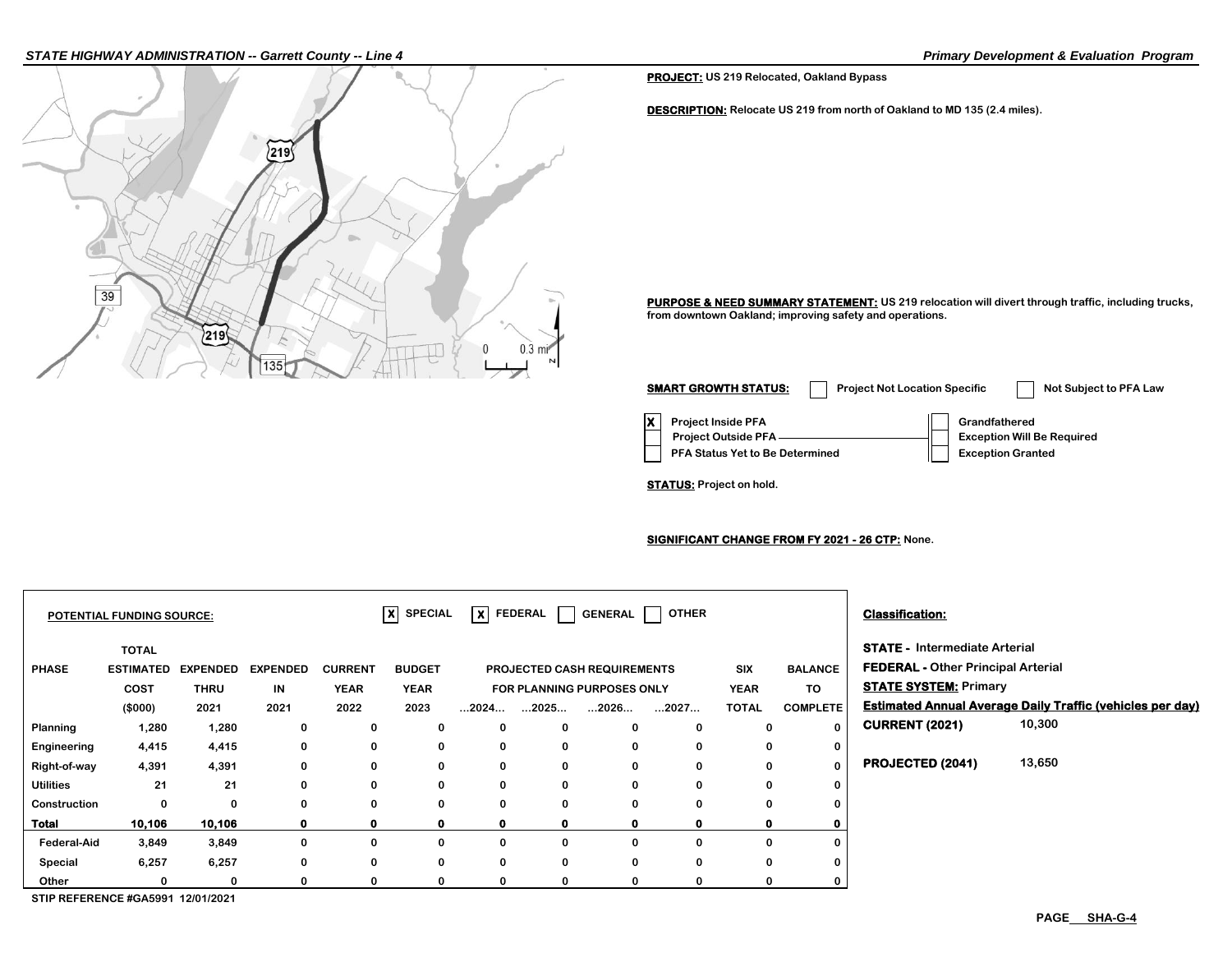### *STATE HIGHWAY ADMINISTRATION -- Garrett County -- Line 5 Secondary Development & Evaluation Program*



**PROJECT: US 219, Chestnut Ridge Road**

**DESCRIPTION: A study to upgrade and/or relocate US 219 from I-68 to the Pennsylvania State line (2.5 miles). This study represents Maryland's portion of a Maryland/Pennsylvania joint study, between I-68/US 40 and Myersdale, Pennsylvania.**

**PURPOSE & NEED SUMMARY STATEMENT: US 219 corridor improvements will enhance accessibility and promote economic development.**

**Project Inside PFA Grandfathered PFA Status Yet to Be Determined**  $||$  **Exception Granted X** Project Outside PFA ————————————**X** Exception Will Be Required **SMART GROWTH STATUS:** Project Not Location Specific Not Subject to PFA Law

**STATUS: Segment between I-68/US40 and Old Salisbury Road (Line 2) is open to service. Remaining segment north of Old Salisbury Road is in planning. The cost shown is Maryland's share only.**

## **SIGNIFICANT CHANGE FROM FY 2021 - 26 CTP: None.**

|                    | <b>POTENTIAL FUNDING SOURCE:</b>                    |                                        |                               |                                       | $ X $ SPECIAL                        | $\overline{\mathsf{x}}$ FEDERAL |             | <b>GENERAL</b>                                                    | <b>OTHER</b> |                                    |                                         | <b>Classification:</b>                                                                                       |                                                                  |
|--------------------|-----------------------------------------------------|----------------------------------------|-------------------------------|---------------------------------------|--------------------------------------|---------------------------------|-------------|-------------------------------------------------------------------|--------------|------------------------------------|-----------------------------------------|--------------------------------------------------------------------------------------------------------------|------------------------------------------------------------------|
| <b>PHASE</b>       | <b>TOTAL</b><br><b>ESTIMATED</b><br>COST<br>(\$000) | <b>EXPENDED</b><br><b>THRU</b><br>2021 | <b>EXPENDED</b><br>IN<br>2021 | <b>CURRENT</b><br><b>YEAR</b><br>2022 | <b>BUDGET</b><br><b>YEAR</b><br>2023 | $\dots$ 2024 $\dots$            | 2025        | PROJECTED CASH REQUIREMENTS<br>FOR PLANNING PURPOSES ONLY<br>2026 | 2027         | SIX<br><b>YEAR</b><br><b>TOTAL</b> | <b>BALANCE</b><br>TO<br><b>COMPLETE</b> | <b>STATE - Minor Arterial</b><br><b>FEDERAL - Other Principal Arterial</b><br><b>STATE SYSTEM: Secondary</b> | <b>Estimated Annual Average Daily Traffic (vehicles per day)</b> |
| Planning           | 10,931                                              | 5,531                                  | 8                             | 800                                   | 2,300                                | 2,300                           | 0           | $\mathbf{0}$                                                      | $\mathbf 0$  | 5,400                              | $\mathbf{0}$                            | <b>CURRENT (2021)</b>                                                                                        | $4,100 - 5,200$                                                  |
| Engineering        | 0                                                   | 0                                      | $\bf{0}$                      | 0                                     | 0                                    | 0                               | 0           | $\mathbf{0}$                                                      | 0            | 0                                  | 0                                       |                                                                                                              |                                                                  |
| Right-of-way       | 0                                                   | $\Omega$                               | $\bf{0}$                      | 0                                     | 0                                    | 0                               | 0           | $\mathbf{0}$                                                      | 0            |                                    | $\mathbf{0}$                            | PROJECTED (2041)                                                                                             | 5,400 - 6,900                                                    |
| <b>Utilities</b>   | $\bf{0}$                                            | $\bf{0}$                               | $\mathbf 0$                   | 0                                     | $\mathbf 0$                          | $\mathbf 0$                     | $\mathbf 0$ | $\mathbf{0}$                                                      | $\bf{0}$     | $\bf{0}$                           | 0                                       |                                                                                                              |                                                                  |
| Construction       | 0                                                   | $\Omega$                               | $\mathbf 0$                   | 0                                     | 0                                    | $\mathbf 0$                     | $\mathbf 0$ | $\mathbf{0}$                                                      | 0            |                                    | 0                                       |                                                                                                              |                                                                  |
| <b>Total</b>       | 10,931                                              | 5,531                                  | 8                             | 800                                   | 2,300                                | 2,300                           | 0           |                                                                   | $\mathbf 0$  | 5,400                              |                                         |                                                                                                              |                                                                  |
| <b>Federal-Aid</b> | 7,963                                               | 2,563                                  | 5                             | 800                                   | 2,300                                | 2,300                           | 0           | $\mathbf{0}$                                                      | 0            | 5,400                              | 0                                       |                                                                                                              |                                                                  |
| Special            | 2,969                                               | 2,969                                  | 3                             | 0                                     | 0                                    | 0                               | 0           | 0                                                                 | 0            | 0                                  | 0                                       |                                                                                                              |                                                                  |
| Other              | 0                                                   | 0                                      | $\Omega$                      | 0                                     | 0                                    | 0                               | 0           |                                                                   | 0            |                                    | 0                                       |                                                                                                              |                                                                  |

**STIP REFERENCE #GA6461 12/01/2021**